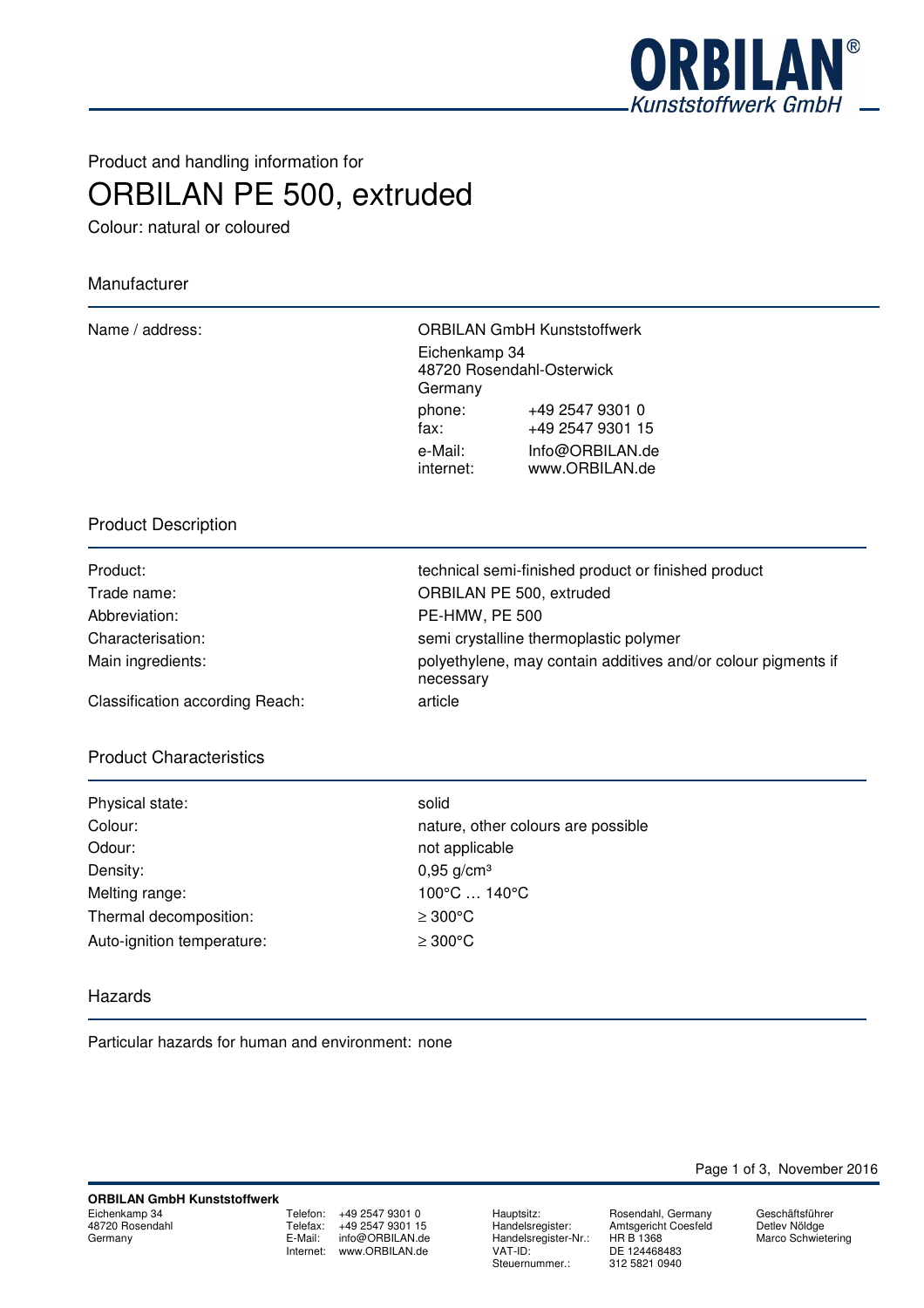

## Handling and Storage

| Handling:                                        | The product can be machined with usual machines and tools. Prior<br>machining make sure that product is at room temperature.                                            |
|--------------------------------------------------|-------------------------------------------------------------------------------------------------------------------------------------------------------------------------|
| Storage recommendations:<br>Safety measures:     | horizontal, dry, protected against weather influences                                                                                                                   |
| <b>Transportation Information</b>                |                                                                                                                                                                         |
| Hazardous goods regulation:                      | This product is considered as non-hazardous product.                                                                                                                    |
| Load securing on roads:<br>Labelling obligation: | DIN EN 12195-1 has to be considered and fulfilled.<br>The product is not subject to labelling according current EC<br>regulations or other known sources of literature. |
| Particular national regulations:                 | none                                                                                                                                                                    |
| <b>First Aid Measures</b>                        |                                                                                                                                                                         |
| General information:                             | No special measures required.                                                                                                                                           |
| Inhalation:                                      | Provide fresh air, seek medical attention if symptoms develop or<br>persist.                                                                                            |
| Skin contact:                                    | Wash affected area with soap and water.                                                                                                                                 |
| Eye contact:                                     | Flush eyes with water for several minutes, while holding the eyelid<br>open. Seek medical attention if symptoms develop or persist.                                     |
| Swallowing:                                      | Seek medical attention if symptoms develop or persist.                                                                                                                  |
| <b>Fire-Fighting Measures</b>                    |                                                                                                                                                                         |
| Suitable extinguishing agents:                   | water, foam, dry powder, carbon dioxide                                                                                                                                 |
| Possible combustion products:                    | Carbon monoxide and carbon dioxide can be released during<br>combustion.                                                                                                |
| Necessary protective equipment:                  | Complete protective equipment for fire fighters, use self-contained<br>breathing apparatus.                                                                             |
| Information on Disposal                          |                                                                                                                                                                         |
| Recommendation:                                  | Consider recycling.                                                                                                                                                     |
| Contaminated material:                           | Disposal according to the applicable regulations.                                                                                                                       |
|                                                  |                                                                                                                                                                         |

Telefon: +49 2547 9301 0<br>Telefax: +49 2547 9301 15  $+49\,2547\,9301\,15$ E-Mail: info@ORBILAN.de Internet: www.ORBILAN.de

Handelsregister-Nr.:<br>VAT-ID: Steuernummer.:

Hauptsitz: Rosendahl, Germany Handelsregister: Amtsgericht Coesfeld DE 124468483<br>312 5821 0940

Geschäftsführer Detlev Nöldge Marco Schwietering

Page 2 of 3, November 2016